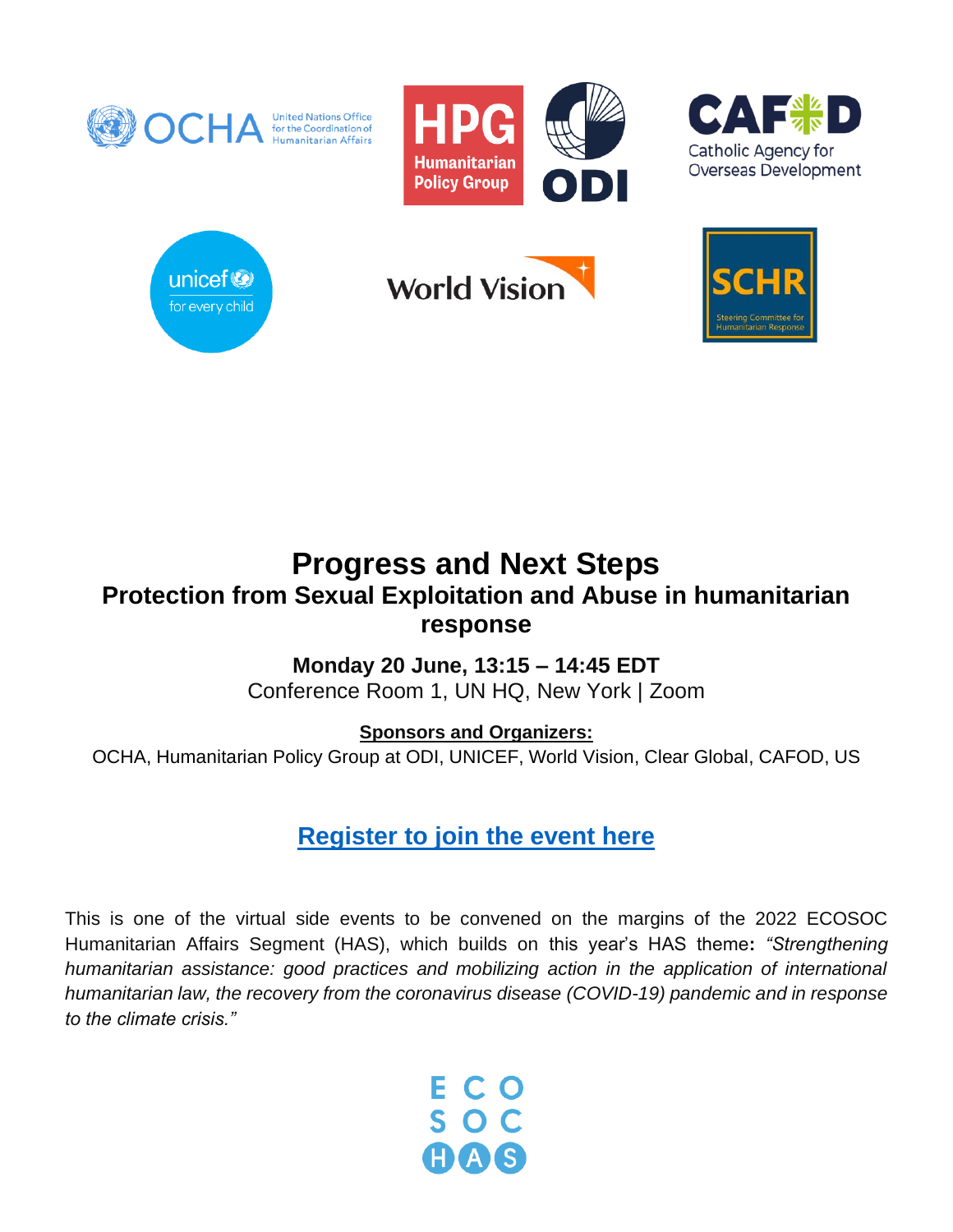### **Background and objectives of event**

Over a decade has passed since the first IASC global review of Protection from Sexual Exploitation and Abuse by UN, NGO, IOM and IFRC Personnel, since then significant investments have been made and with another review published this year, this event will examine what progress has been made on ensuring communities affected by crisis are protected from sexual exploitation and abuse, and where challenges remain. The panel will explore how PSEA interacts with #AidToo as well as humanitarians' commitments to localisation and accountability to affected populations. The panel will share experiences from their own organisations, and what lessons can be shared with the humanitarian community. The event will draw on articles from the upcoming Humanitarian Practice Network's Humanitarian Exchange magazine on PSEAH, including the review of humanitarian efforts on PSEA, supporting and capitalizing on the potential role of local and national NGOs in DRC, to ask what shifts and approaches in humanitarian practice and policy are needed to better protect affected communities from harm.

**The objective** of this side-event is to reflect on the progress and challenges with approaches to PSEAH in light of the findings from the recent review, as well as taking a critical look at how the humanitarian community has responded to sexual exploitation and abuse of affected communities in order to adapt, take action and shift the way we work moving forward.

#### **Discussion points or guiding questions**

- What progress has been made on prioritizing PSEAH in humanitarian crises since the first IASC global review?
- What learning is there from recent experiences and approaches? In particular, what lessons can we draw from the scaling up of PSEAH?
- What are the remaining barriers and challenges to strengthening PSEAH and what more needs to be done by humanitarian actors? Where do we need to invest further?
- What can we draw from the new IASC strategy and how can it be used by actors to strengthen PSEA across the humanitarian community?

### **Key concrete action points and recommendations/take away messages**

- PSEA is an integral part of effective humanitarian action.
- Protection from SEA requires engagement from the outset of a response and is a responsibility of all humanitarian actors.
- The focus has been on compliance; humanitarian actors have not done enough to listen to the people affected by sexual exploitation, abuse and harassment on what they want to see – what will make them feel safe to report, what information they need from us to do so, how we can best ensure a survivor-centered prevention and response.
- SEA is not intractable we can and have made progress. But this requires a long-term investment in establishing and strengthening systems to prevent and respond to SEA, both

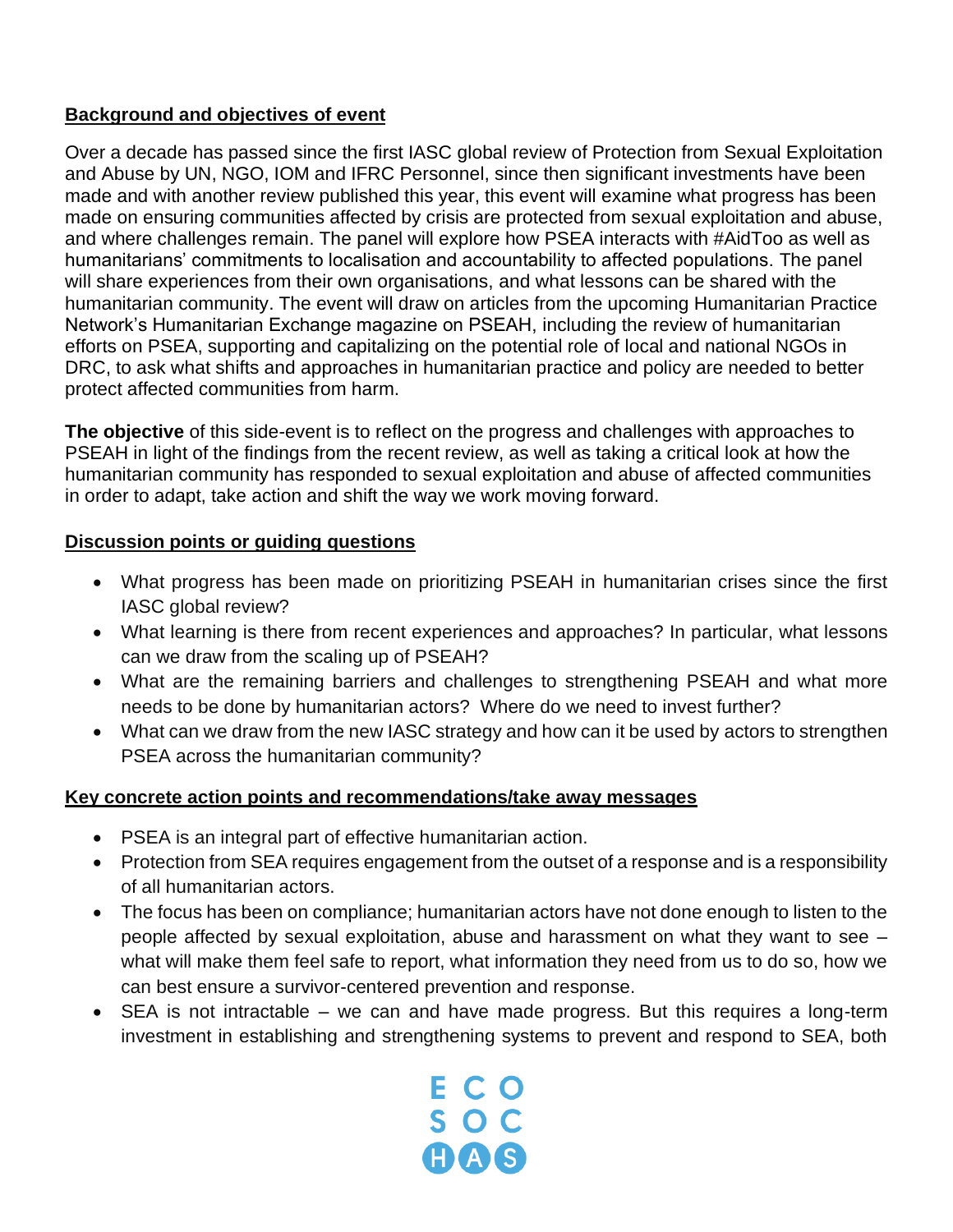within our organizations and through our work with affected populations. If we do this right, the impact for women and children, and our overall effectiveness as humanitarians, will be significant. This is a shift we need to make together.

- We need to strengthen the evidence base for what works, taking a whole-of-system approach. Capacity development of local actors is critical. Governments also have commitments on PSEA. We need to find a way to work better together.
- Collective efforts are needed to improve accountability. Moving forward, humanitarians must (1) assume that, even with safeguards in place, abuse will continue to happen; (2) that underreporting exists; and (3) implement vigorous and proactive prevention and detection. These three actions will be key to establishing a culture of zero tolerance to inaction. Changing culture is not an easy task but, guided by the experience of victims/survivors and affected people, it's one we need to rise to.

#### **Format of the side event**

*This event will be a hybrid session.*

| Time            | <b>Item</b>                          |
|-----------------|--------------------------------------|
| $13:15 - 13:20$ | Welcome                              |
| $13:20 - 14:00$ | Panel opening remarks and discussion |
| $14:00 - 14:10$ | Lightning responses                  |
| 14:10 14:30     | Audience Q&A                         |
| $14:30 - 14:40$ | Final question to panel              |
| $14:40 - 14:45$ | Close                                |

#### **Chair and moderator**

• Sorcha O'Callaghan, Humanitarian Policy Group ODI (in person)

#### **Panel composition**

- Wendy Cue, Senior Coordinator PSEA, IASC Secretariat, OCHA (in person)
- Anne-Marie Connor, Special Advisor to the IASC Champion on PSEAH, World Vision International (in person)

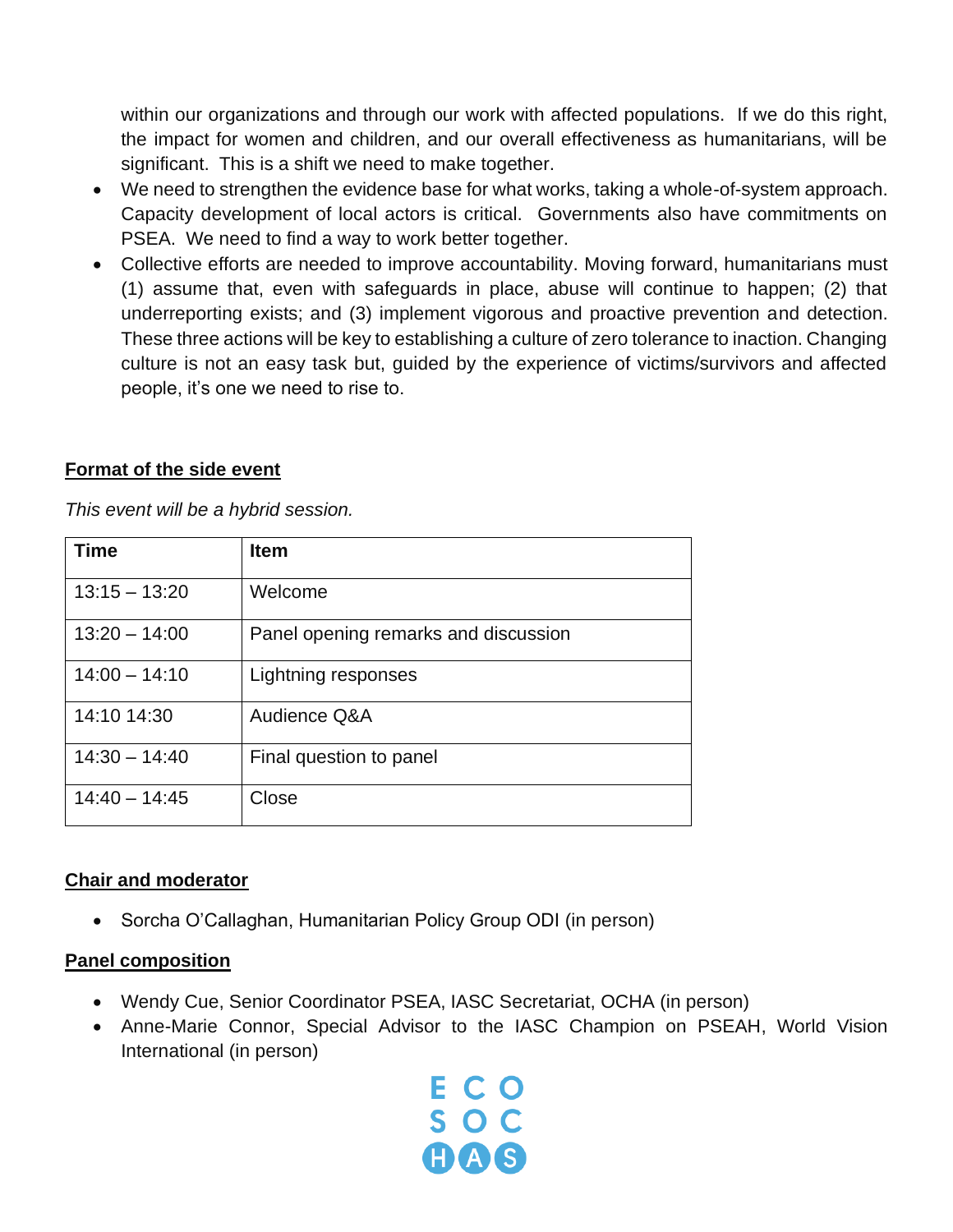- Thérèse Mema Mapenzi, Director, Centre Olame Bukavu (virtual)
- Cornelius Williams, Director of Child Protection, UNICEF (in person)

#### **Background Material**

- Humanitarian Exchange magazine 81 on PSEAH (forthcoming)
- [IASC Vision and Strategy:](https://psea.interagencystandingcommittee.org/resources/iasc-vision-and-strategy-protection-sexual-exploitation-and-abuse-and-sexual-harassment) Protection from SEA and sexual harassment 2022-2026
- 2021 [IASC External Review](https://interagencystandingcommittee.org/iasc-champion-protection-sexual-exploitation-and-abuse-and-sexual-harassment/2021-iasc-external-review-pseash) of PSEA and sexual harassment
- IASC Champion on Protection from Sexual Exploitation and Abuse and Sexual Harassment | [IASC \(interagencystandingcommittee.org\)](https://interagencystandingcommittee.org/iasc-champion-on-protection-from-sexual-exploitation-and-abuse-and-sexual-harassment)

#### **Speaker bios**

- **Thérèse Mema Mapenzi** is the Director of Centre Olame Bukavu, a Congolese Women's Organisation, that provides psychological support to women in Eastern DRC. She is a trained psychologist and previously worked with the Archdiocese of Bukavu Justice and Peace Commission managing trauma centres.
- **Wendy Cue** is the Senior Coordinator for protection from Sexual Exploitation, Abuse and Sexual Harassment at the UN Office for the Coordination of Humanitarian Affairs (OCHA). Wendy joined the Inter-Agency Standing Committee secretariat in January 2018. Previously, she was Head of OCHA's Regional Office for Latin America and the Caribbean. She has more than 20 years of international and UN experience in humanitarian affairs, human rights, and sustainable development. Her previous assignments include as Head of OCHA in Nepal, Chief of the Emergency Preparedness and the Joint UNEP/OCHA Environment Unit, Coordinator for the Nepal Risk Reduction Consortium, and Team Leader for human rights investigations in Rwanda and Haiti.
- **Cornelius Williams** is the Director of Child Protection for UNICEF. He has over 25 years of experience in managing child protection programmes in Africa with UNICEF and Save the Children. As a child rights advocate, he has been involved in improving protection of children from sexual exploitation and abuse in humanitarian settings, reducing recruitment and use of children by armed forces and groups, and increasing access of children to identity documents/ birth certificate and social assistance and other services. Mr. Williams has a leading role in coordinating UNICEF's engagement with governments and other partners for the prevention and response to violence against children in Eastern and Southern Africa. He is a national of Sierra Leone and holds a Master of Arts in International Child Welfare from the University of East Anglia, United Kingdom.
- **Anne-Marie Connor** serves as Special Advisor to the World Vision International, for the Inter-Agency Standing Committee (IASC) Preventing Sexual Exploitation and Abuse (PSEA) Championship, which Andrew Morley assumed January 1, 2022. Anne-Marie most recently served as National Director for World Vision in the Democratic Republic of Congo. Throughout her 15+ year humanitarian career she has held roles in leadership, emergency response & coordination, strategy development and execution in highly complex and conflicted affected countries. She champions protection and safeguarding in the world's toughest places.

E C O SOC